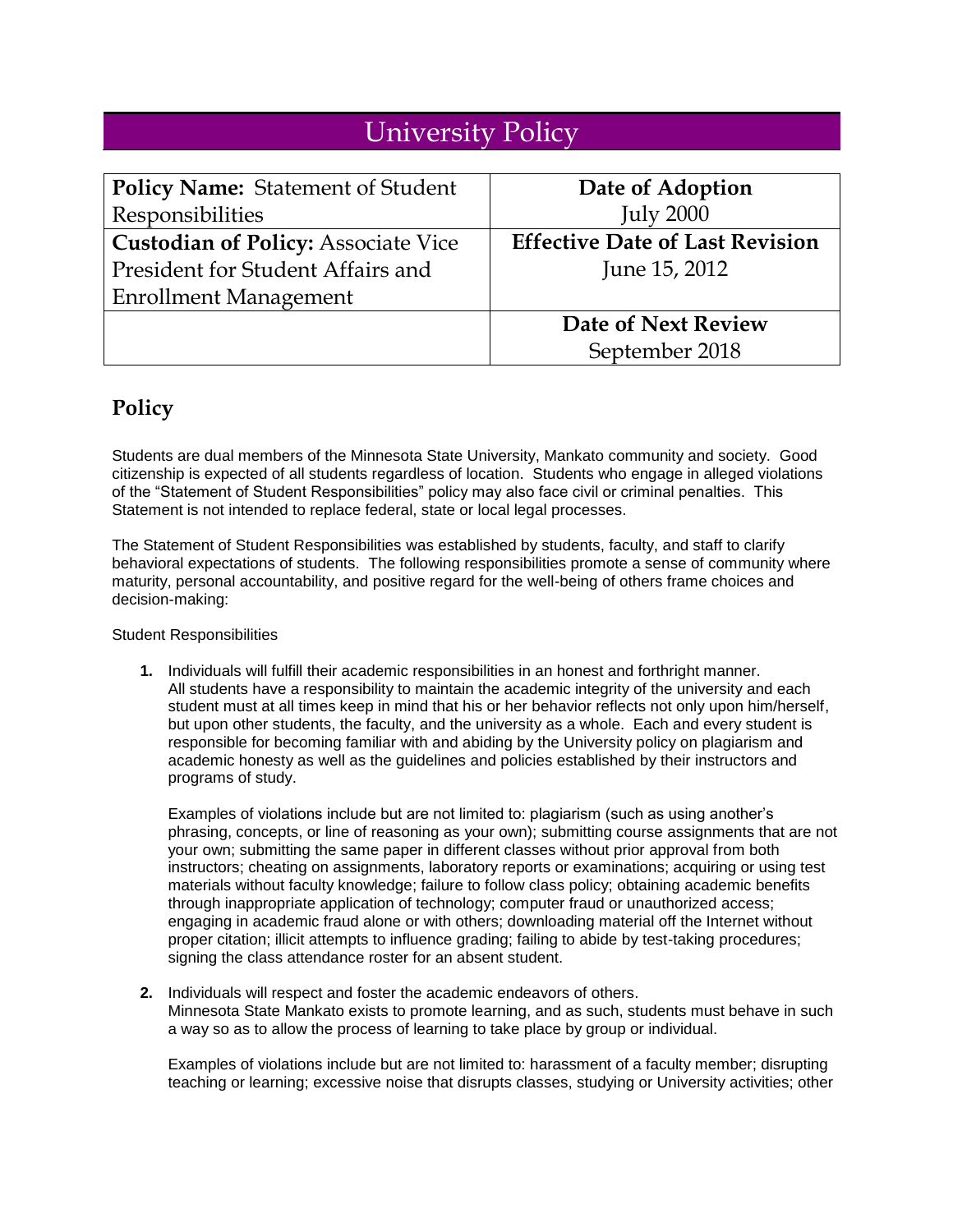activities that seriously disrupt the educational process; intentionally altering, inhibiting or stealing another person's research.

**3.** Individuals will respect the integrity of the University's academic and administrative records. Those records are the property of the University and must be treated as such.

Examples of violations include but are not limited to: acting alone or with others to misrepresent academic status, performance, awards or graduation material; omitting material from or manipulating records; falsifying, altering, stealing or destroying University documents; altering, forging or misusing University academic records; obtaining grades, course access, awards or endorsements dishonestly; computer fraud.

**4.** Individuals will adhere to all policies and regulations of Minnesota State Mankato and the Minnesota State Colleges and Universities system along with federal, state and local laws that govern individual actions and relationships among community members. When students accept admission to Minnesota State Mankato, they accept the responsibilities that go along with membership in the University community. The University complies with federal, state, and local laws, and expects students to act in accordance with the law. The University holds students to high standards of conduct and ethical behavior, which may exceed legal obligations.

Examples of violations include but are not limited to: sexual violence; unauthorized or illegal consumption or possession of alcohol; public drunkenness; possession, sale or distribution of illegal material or substances; violation of University or departmental policies, violation of law; defenestration (throwing items out a window); violation of University e-mail or computer usage policy; possession of false identification; engaging in riotous behavior or encouraging others to do so; illegal gambling; inappropriate use of electronic devices, e.g. cell phones.

**5.** Individuals will protect and support the personal safety of self and others.

Living in a community requires that students respect another's personal space. Students have the right to pursue their academic and personal goals free from the threat of injury, threats or unwanted contact. Self-injurious behavior has the potential to adversely disrupt the academic and personal success of both the student involved and other MSU students. Physical safety is a prerequisite for maintaining an educational environment. Violations of these expectations need to be addressed in order to maintain the boundaries of all students.

Examples of violations include but are not limited to: sexual violence; indecent exposure; stalking (persistent unwelcome contact or observation); threatening with a weapon or simulated weapon; fighting; physical violence, unsolicited, nonconsensual sexual or physical contact with another person; endangering the health or safety of self or others; reckless actions taken with disregard for the harm that may ensure to self or others; participation in a disturbance which may endanger self or others.

**6.** Individuals will demonstrate civility for others in all their interactions.

As a member of the Minnesota State Mankato community, all students owe to their fellow students, as well as to the faculty, staff, and other members of the community, a basic level of respect; and students have a right to be treated with respect as well. Minnesota State Mankato respects and protects the right of students, faculty, staff and visitors to engage in argument, to advance their opinions and beliefs without fear of reprisal or punishment, and to disagree with one another provided that the exercise of those rights takes place within a context of civility and respect for others.

Examples of violations include but are not limited to: disruptive noise; terroristic threats; sexual harassment; verbal or written intimidation; severe or persistent harassment through verbal, written or graphic expression; hazing (defined as mandating undesirable activities, a pattern of banter/ridicule/criticism and/or the use of humiliation, as a form of initiation); actions that substantially interfere with another person's right to learn and participate.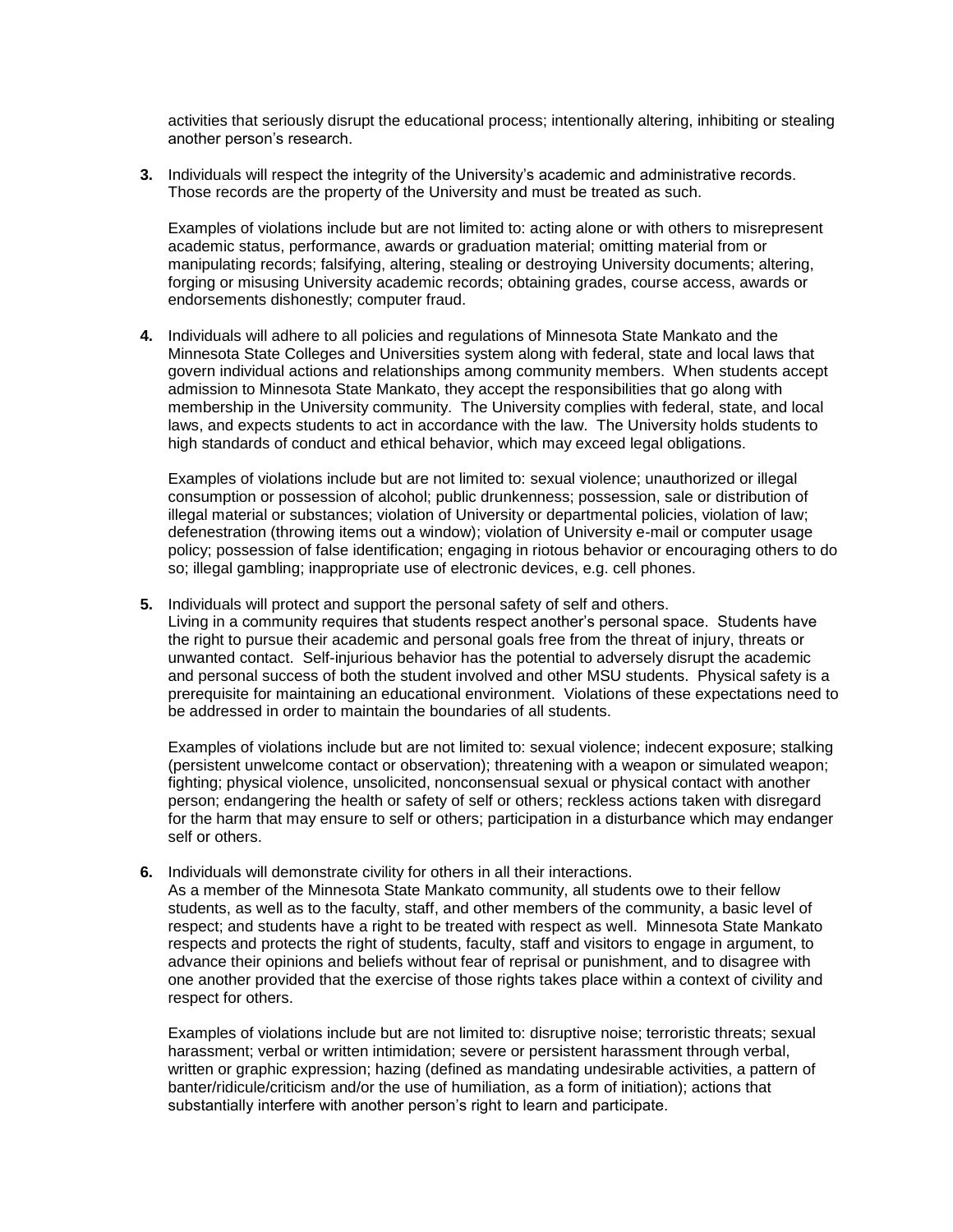**7.** Individuals will show respect for personal and University property. As a member of the Minnesota State Mankato community, all students will recognize, value, and appropriately regard personal and University property.

Examples of violations include but are not limited to: identity theft; vandalism; theft; actual or threatened damage to property; acting fraudulently to obtain goods, services, or funds from University departments, student organizations or individuals; misuse and/or wrongful use of University facilities, equipment or services; failure to return University equipment; wrongful sale or use of another's property; knowingly possessing or using stolen property; littering; public urination; trespassing; unauthorized possession, distribution or duplication of a University key(s); providing a key or ID to another person without proper authorization; providing another person with unauthorized access to a secured area; intentional harm to computer equipment and programs.

**8.** Individuals will contribute to a safe environment within the University community. The University is a community and requires the active participation of all members in keeping the community peaceable and safe. Students are encouraged to respect and be proactive about their own safety and the safety of others.

Examples of violations include but are not limited to: possession of weapons, incendiary devices or explosives; possession of articles or substances that are used as weapons or simulated weapons; misuse of University keys; willful failure to identify or false identification of oneself or one's guest(s); failure to assume responsibility for the actions of one's guest(s); misuse or damage of fire fighting, safety or other emergency equipment; failure to comply with appropriate requests from University Security or other University staff members; intoxication that disrupts other individuals or the University's activities; self-injurious substance abuse; or interference with law enforcement or University staff performing their duties.

**9.** Individuals will comply with the University in enforcing its administrative responsibilities. Successful operation of the University requires adherence to policies and procedures by its members. It is the responsibility of all University students, staff, and guests to cooperate at all times with the University in order to maintain a safe environment.

Examples of violations include but are not limited to: retaliation toward an individual for involvement in a University activity; disruption of activities of the University; harassment of University staff (including student staff); submission of a false or purposely incomplete statement/report; misuse, alteration, or transference to another person of the MavCard; failure to appear in response to a proper summons, when requested to do so by a University official; disruption of disciplinary activities; dishonesty as part of a University hearing; misuse of one's position within the University; failure to comply with sanctions from a disciplinary hearing; failure to comply with restriction from areas on campus; or demanding inordinate amounts of attention from faculty or staff.

## **Procedures**

The student conduct system promotes and enforces the Statement of Student Responsibilities policy following a philosophy of educational discipline. Through involvement in the adjudication process, students have an opportunity to learn new ways of resolving difficulties and relating to others while strengthening their comprehension of rules and regulations necessary to maintain a safe environment conducive to learning and growth.

 Each student is responsible for knowing and adhering to the prescribed community standards. A student found to have violated the "Statement of Student Responsibilities" policy will receive a maximum disciplinary sanction of expulsion, or any sanction not less than a warning.